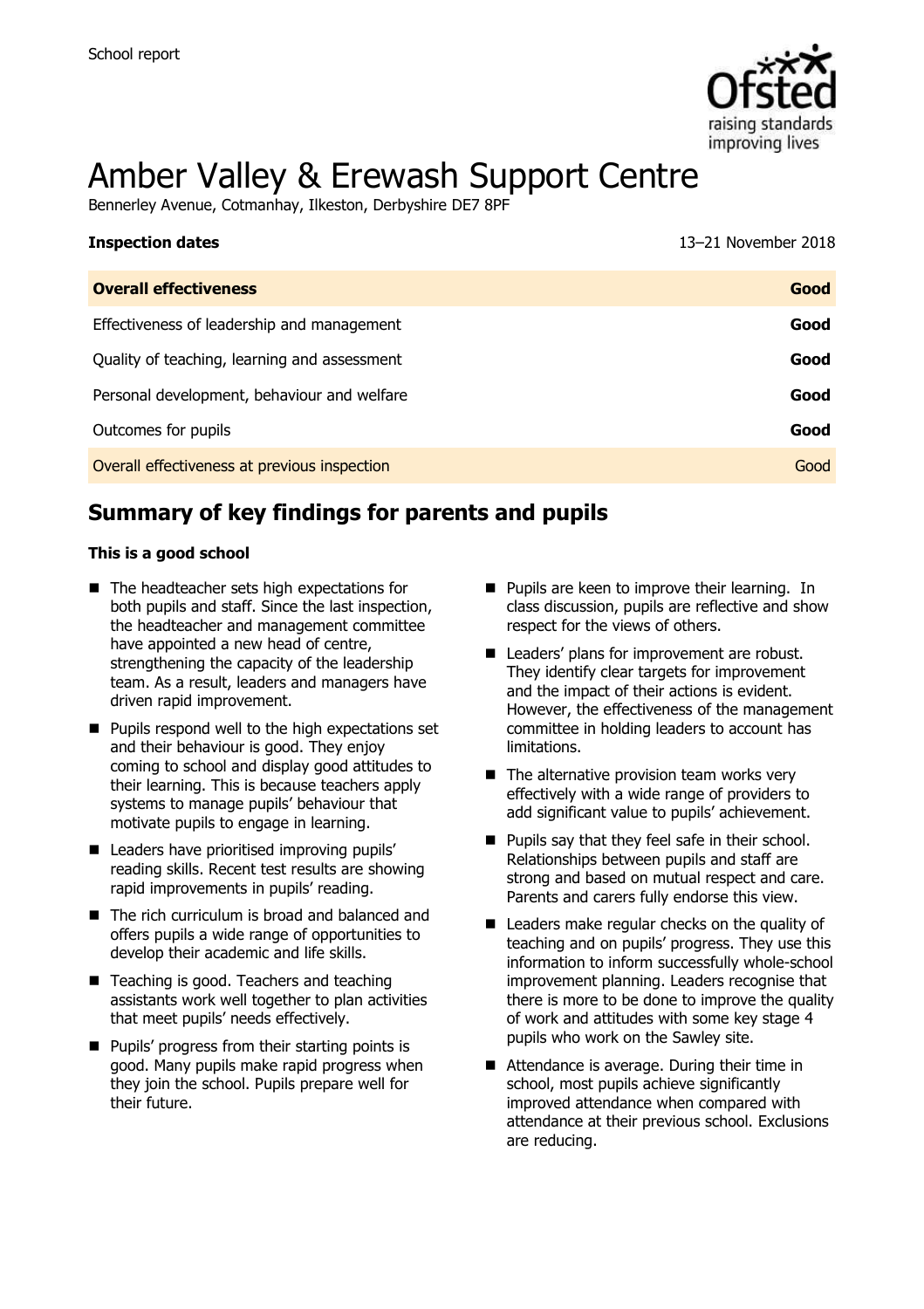

# **Full report**

### **What does the school need to do to improve further?**

- Improve leadership and management, by ensuring that the management committee further develops its processes to systematically hold leaders to account in order to measure the success of leaders' actions and evaluations.
- $\blacksquare$  Enhance the quality of teaching and learning for key stage 4 pupils who work on the school site by ensuring that:
	- activities encourage pupils to build on what they already know
	- tasks set for pupils are consistently pitched at the right level for them
	- the curriculum is relevant to their needs and next steps in their education.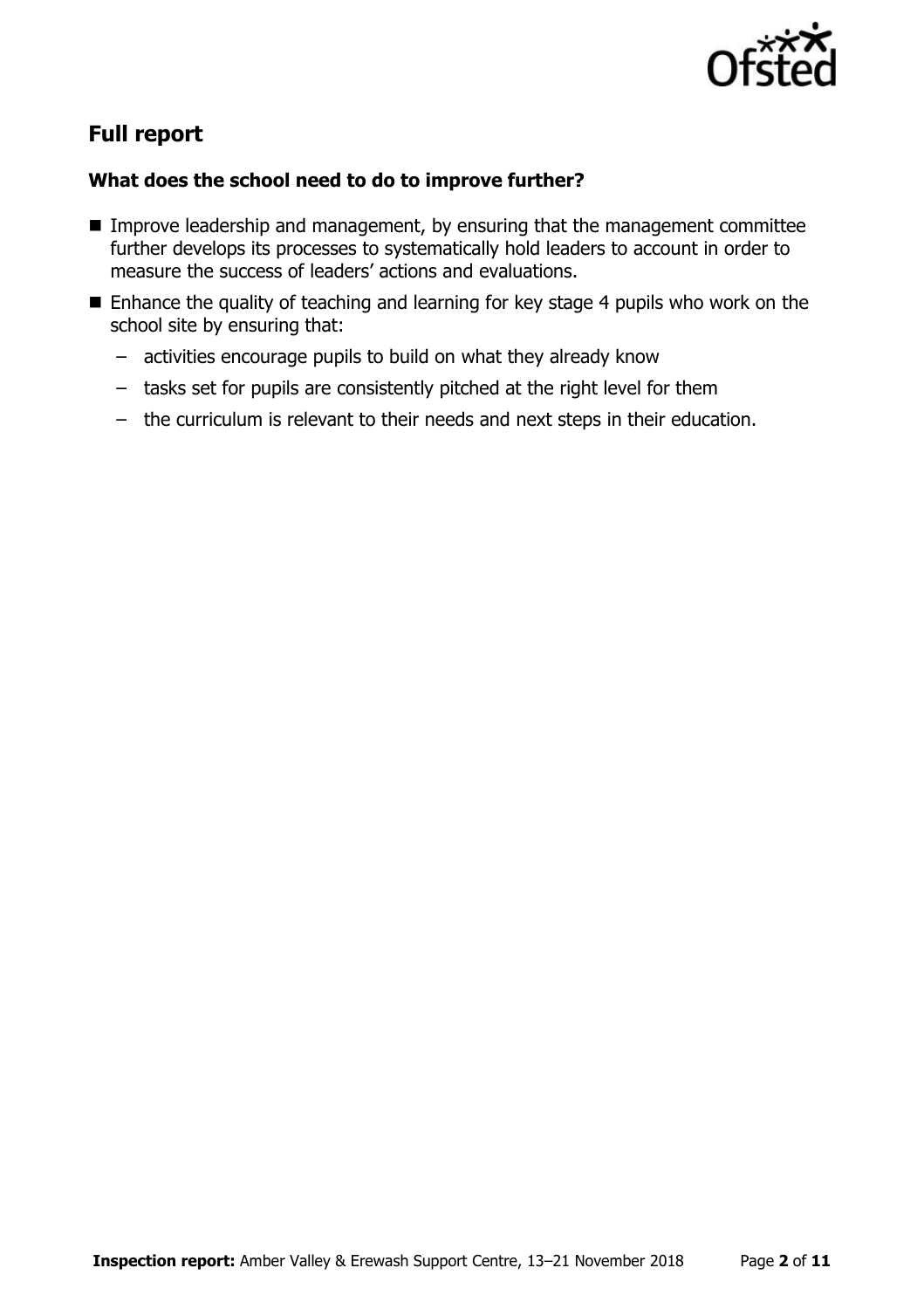

# **Inspection judgements**

#### **Effectiveness of leadership and management Good**

- The headteacher has created a culture of high aspirations and expectations for both pupils and staff. The appointment of a new head of centre for Bennerley has led to rapid improvements since September and strengthened the leadership team. The heads of sites, including the leader of the alternative provision team, work closely with the headteacher to drive improvement. They have ensured that the next steps for improvement identified in the section 8 inspection held in February 2018 have been addressed.
- **Pupils respond well to the high expectations. As a result, most pupils' behaviour** improves rapidly from when they start the school. They quickly become ready to learn. Where this is not the case for some pupils in Year 10 and Year 11 who work on the school site, leaders acknowledge that there is more to be done to support their learning.
- Leaders are aspirational and their vision is to create a 'centre of excellence.' They are relentless in their goal to improve all aspects of the school's work. They identify accurately those areas of the school's work where improvement is not as rapid as they would like and have put plans in place for it to quicken.
- Leaders freely give of their own time to make improvements, for example in refurbishing classrooms to improve the quality of the learning environment for pupils. This helps pupils to engage readily in learning and happily contribute their own ideas for further developments in the school.
- Staff value the opportunities they receive to share good practice as a result of leaders' commitment to provide high-quality professional development and training. This has added significantly to the quality of teaching across all areas of the curriculum, which has continued to improve since the last inspection.
- The curriculum is broad and balanced. Since the last inspection, leaders have further developed personal and social education to enable all pupils to achieve accreditation in this area. Pupils are highly appreciative of the curriculum on offer to them and recognise that staff support them to learn important life skills and keep safe. Pupils told an inspector about recent work that helped them to think about the dangers of drugs, as well as the use of prescribed drugs. An inspector observed a lesson on knife danger in which pupils were very reflective and respectful of each other's views.
- The alternative provision team works with 28 providers over a total of 44 sites, offering a wide range of academic and vocational courses to pupils. The leader ensures that every provider is rigorously checked and quality assured throughout the academic year. Most pupils readily engage in learning that is personalised to meet their own needs and interests. In July 2018, all Year 11 pupils left the provision with English and mathematics qualifications, and overall a total of 221 qualifications were gained by pupils. Alternative provision is a real strength of the school.
- Leaders spend the pupil premium funding effectively to improve disadvantaged pupils' social, emotional and academic achievement. A range of whole-school and individual initiatives are on offer, including supporting attendance and improving resilience.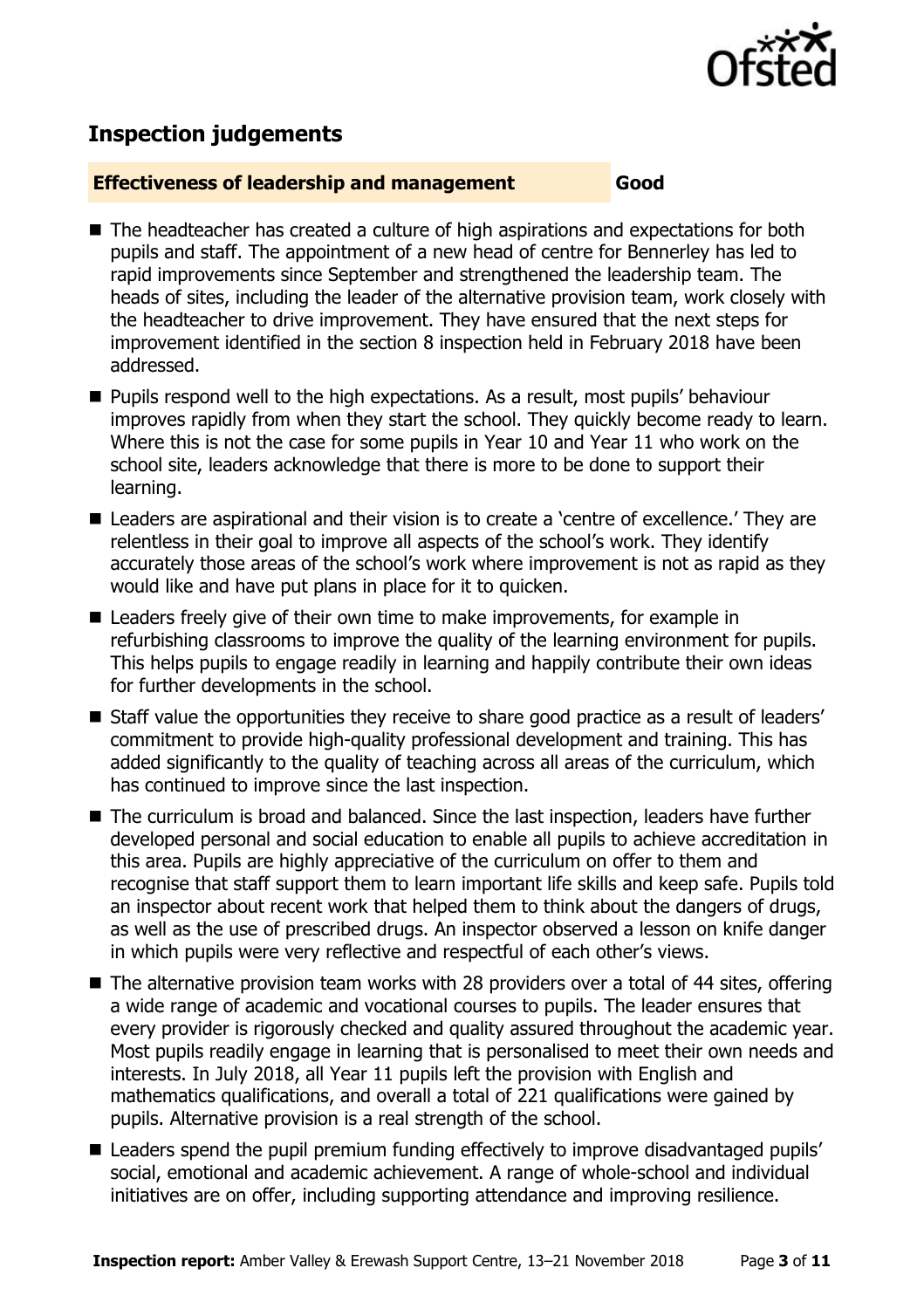

Investment in reading resources and additional focused support is especially effective in enhancing disadvantaged pupils' progress in reading.

- Pupils with special educational needs and/or disabilities (SEND) receive highly effective support, which is personalised to their individual needs to ensure that their progress improves rapidly. Pupils benefit from a variety of strategies that support their basic skills and personal development.
- Staff promote pupils' spiritual, moral, social and cultural development very well. British values are at the heart of the school's work. Pupils and staff are very respectful of each other. All speak openly, for instance, about anti-bullying, safety in their local community and drug misuse.
- The leadership team has devised a new, detailed whole-school analysis of pupils' progress, which it implemented in September. Although the results of the analysis of the data are yet to come, the school's tracking shows that pupils are making good progress from their starting points across the curriculum. Most pupils make very good progress after joining the school. Pupils in key stage 4 leave with relevant qualifications and the vast majority move on to further education or training.
- Work seen in pupils' books and on display across the school is of good quality. Pupils take pride in their efforts and were keen to discuss their work with an inspector. Leaders are aware that more work needs to be done to drive improvement for some key stage 4 pupils.
- **Parents are happy with the communication they receive from the school regarding** improvements in their child's behaviour. Most say that they are happy with the information that the school provides about their child's academic learning. However, a small number say that communication is not regular, and the school is hard to contact.

#### **Governance of the school**

- The management committee members are committed to their roles and provide challenge to school leaders. They recognise the need to further develop their processes and systems to ensure that this challenge is systematic. They have responded well to the recommendations from the last inspection and ensured that all areas have been addressed.
- They have a strong understanding of the effectiveness of the school. The decision taken to join the Esteem Multi Academy Trust is to support the drive for improvement and sustainability.
- **Performance management is in place and effectively supports the professional** development of the headteacher and staff team.

#### **Safeguarding**

- The arrangements for safeguarding are effective. Safeguarding is at the heart of the school and part of a strong culture that runs throughout the provision.
- Records relating to the checking of the suitability of school personnel and visitors are comprehensive and accurate.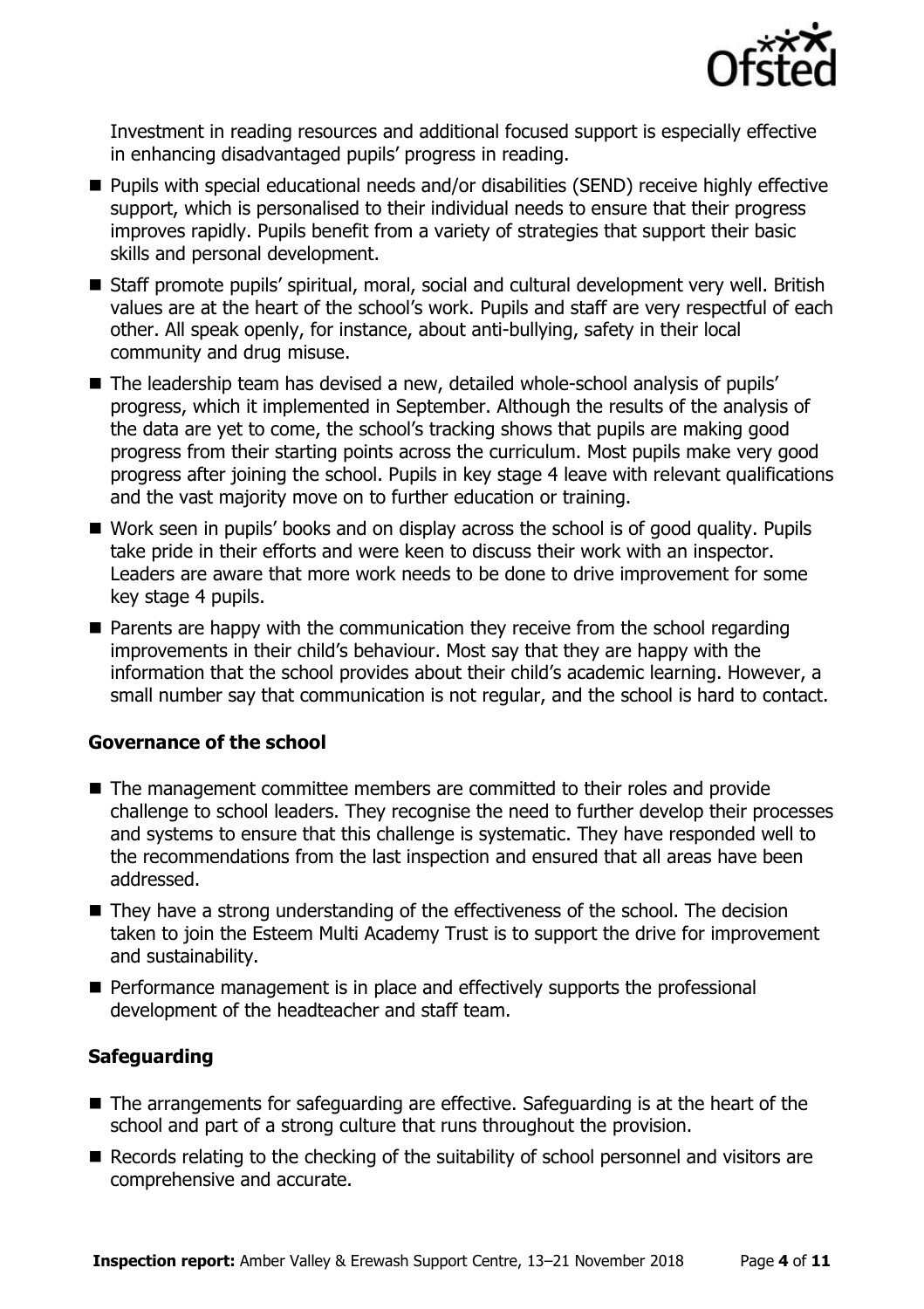

- All staff undertake safeguarding training. They are fully aware of their responsibilities relating to safeguarding. Discussions with staff and training records reflect this.
- $\blacksquare$  Pupils are well cared for and parents support this view.
- Leaders and teachers effectively weave aspects of safeguarding through the curriculum. Pupils know how to keep themselves safe, for example, from the risks associated with sexual health and when online.
- The school works well with outside agencies, parents and other stakeholders to keep pupils safe.

#### **Quality of teaching, learning and assessment Good**

- Staff have high expectations of what pupils can achieve. They use effective questioning to extend pupils' knowledge and challenge pupils' thinking, including the most reluctant learners. Most pupils are reflective learners and keen to improve their efforts.
- **Example 15 F** Evidence in books reveals that pupils review and develop their own learning. They use teachers' feedback to re-draft work and correct mistakes. This aspect of the school's assessment policy is not consistently implemented in key stage 4.
- Teachers have good subject knowledge and use this well to support learning and engage pupils in the planned activities. Pupils say that lessons are interesting and often fun and they 'enjoy learning at this school'.
- Reading is a key focus for the school and leaders have ensured that they use every opportunity to promote and encourage reading. The alternative provision leader has ensured that the providers understand the importance of consolidating the learning within their courses. Pupils say that staff support them well with their reading.
- $\blacksquare$  Pupils take a pride in their work, as seen in the quality of their handwriting in books and on display across the school.
- Teachers and teaching assistants work well together. Teaching assistants provide good support to engage pupils in learning, promote good behaviour and to improve their learning. They know pupils well and know when to intervene and when to provide further challenge.
- Leaders have developed an effective approach to assessment that checks on pupils' progress from the moment they start at the school. Staff use this assessment information to plan activities to match successfully pupils' academic, social and emotional needs.
- Teachers do not consistently plan work at the right level for key stage 4 pupils who work on the school site. Teachers do not always build on what pupils already know, meaning that activities are sometimes too easy or too hard.

#### **Personal development, behaviour and welfare Good**

#### **Personal development and welfare**

■ The school's work to promote pupils' personal development and welfare is good.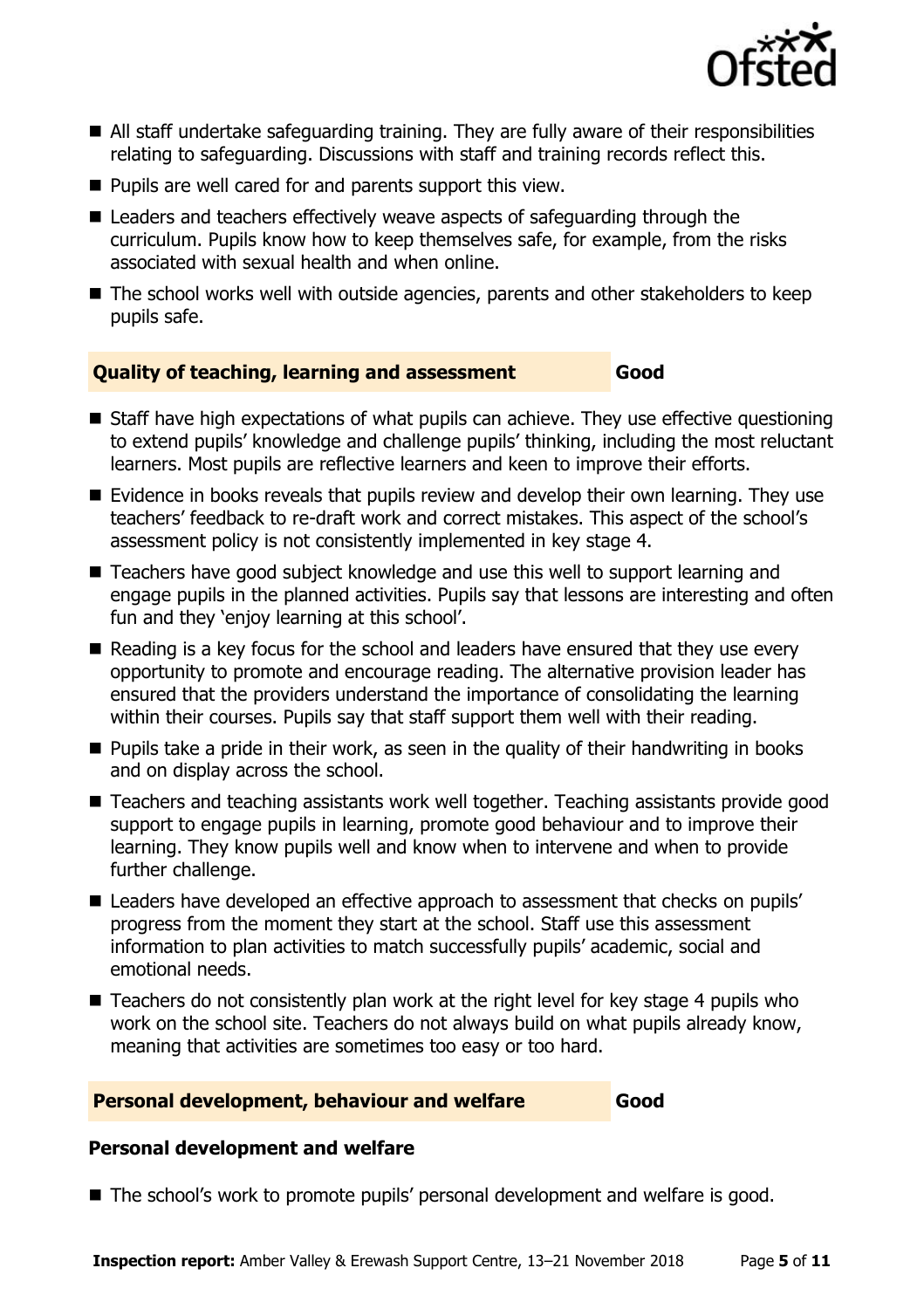

- Most pupils are confident, polite, well mannered and respectful. They are keen to share their learning and welcome visitors to the school.
- **Entry into the school in the morning is orderly. Robust routines support this and pupils** say that they feel safe in school.
- **Pupils are aware of why they need to be in education and talked enthusiastically about** their successes since coming to the centre. Older pupils were clear about how their learning will support them in the future.
- **Pupils have a strong understanding of respect and tolerance for others. They have a** good understanding of bullying and all its forms and say that when bullying happens in school, the teachers are 'onto it quickly' and 'get it sorted'.
- High levels of staff supervision ensure that breaktimes and lunchtimes are positive social learning experiences. Older pupils are allowed out with permission at lunchtimes, and this promotes independence.
- Leaders are developing the use of restorative practice rather than exclusion wherever possible and pupils are responding well to this approach. For example, after causing damage to school property, a pupil helped to make the repairs in their own time, rather than receiving an exclusion as the consequence of their actions. On the site where this practice is used, the number of exclusions has reduced. Leaders are aware of the work to be done to achieve whole-school consistency in applying this approach.
- Relationships between staff and pupils are a strength. This allows for positive classroom management. Classrooms are calm learning environments and most pupils have good attitudes to learning.
- **Pupils working with alternative providers have a mature attitude to their learning. They** are keen to explain their practical work and show written work in their folders. A pupil working on his motor vehicle mechanic course explained to an inspector how he had gone about a car oil change earlier, pointing out the important health and safety issues to consider.
- The safety, attendance and behaviour of pupils attending the alternative provision are carefully checked by leaders.
- Attendance is average overall. Leaders are working, however, with individual families where pupils' attendance is of concern. Most pupils achieve significant improvements in their attendance when they join the school, in comparison with their attendance at their previous school.

#### **Behaviour**

- The behaviour of pupils is good.
- $\blacksquare$  Most pupils improve their behaviour through their time at the school. They respond well to the rewards system and understand how this supports their learning.
- **Pupils' movement around the school and at the alternative provider is orderly and** dignified. Well-established routines reinforce leaders' expectations for pupils' good behaviour and ensure that the school is a calm learning environment. Where leaders have focused on de-escalation of incidents, building relationships, reflection and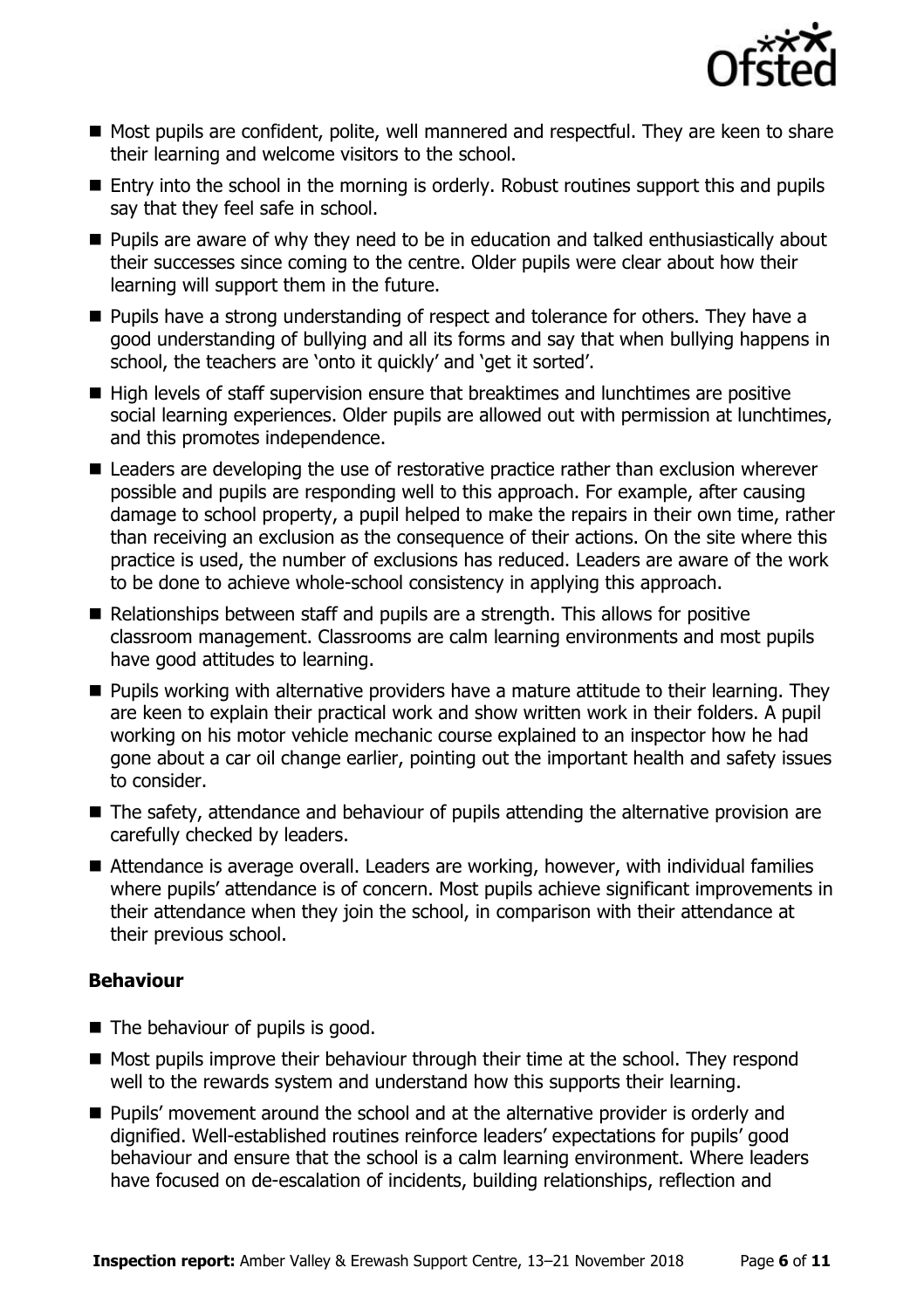

restorative approaches, exclusions have reduced.

#### **Outcomes for pupils Good Good**

- Significant progress in pupils' reading has been made since the last inspection. Most are making good progress with their reading and many have already made significant progress this term. Leaders identify pupils' needs, then implement support effectively.
- $\blacksquare$  Most pupils make good progress from their starting points at the centre, especially in English, mathematics and personal and social education.
- Disadvantaged pupils are making good progress in reading, writing and mathematics, because of the effective support they receive. Many are making very good progress after settling into the centre.
- **Pupils with SEND receive bespoke support to ensure that their basic skills are** consolidated and personal development needs well met. They make good progress.
- $\blacksquare$  Pupils prepare well for the next stage of learning. In key stage 3, they complete work with secondary schools to ensure that there is a smooth transition back into mainstream school, after short-term support by the pupil referral unit. For key stage 4 pupils, the emphasis is on accreditation and GCSE qualifications, which alongside the wide-ranging vocational options on offer, are a springboard to further training and education.
- Staff work closely with partner schools to support key stage 2 pupils back into mainstream education. Pupils told an inspector they see it as a 'fresh start' at the support centre. The school's assessment information shows that they are making good progress from their starting points and evidence in pupils' books supports this. Parents support this view.
- The school's assessment information shows year-on-year improvement in the number of qualifications achieved by pupils at the end of Year 11. In July this year, all Year 11 leavers at the alternative provision achieved qualifications in English and mathematics, with each pupil averaging four qualifications. The school's assessment information for current pupils indicates that they are making good progress in reading, writing and mathematics. Most pupils' work in books supports this. There is some inconsistency in key stage 4 pupils' work for those based on the Sawley site.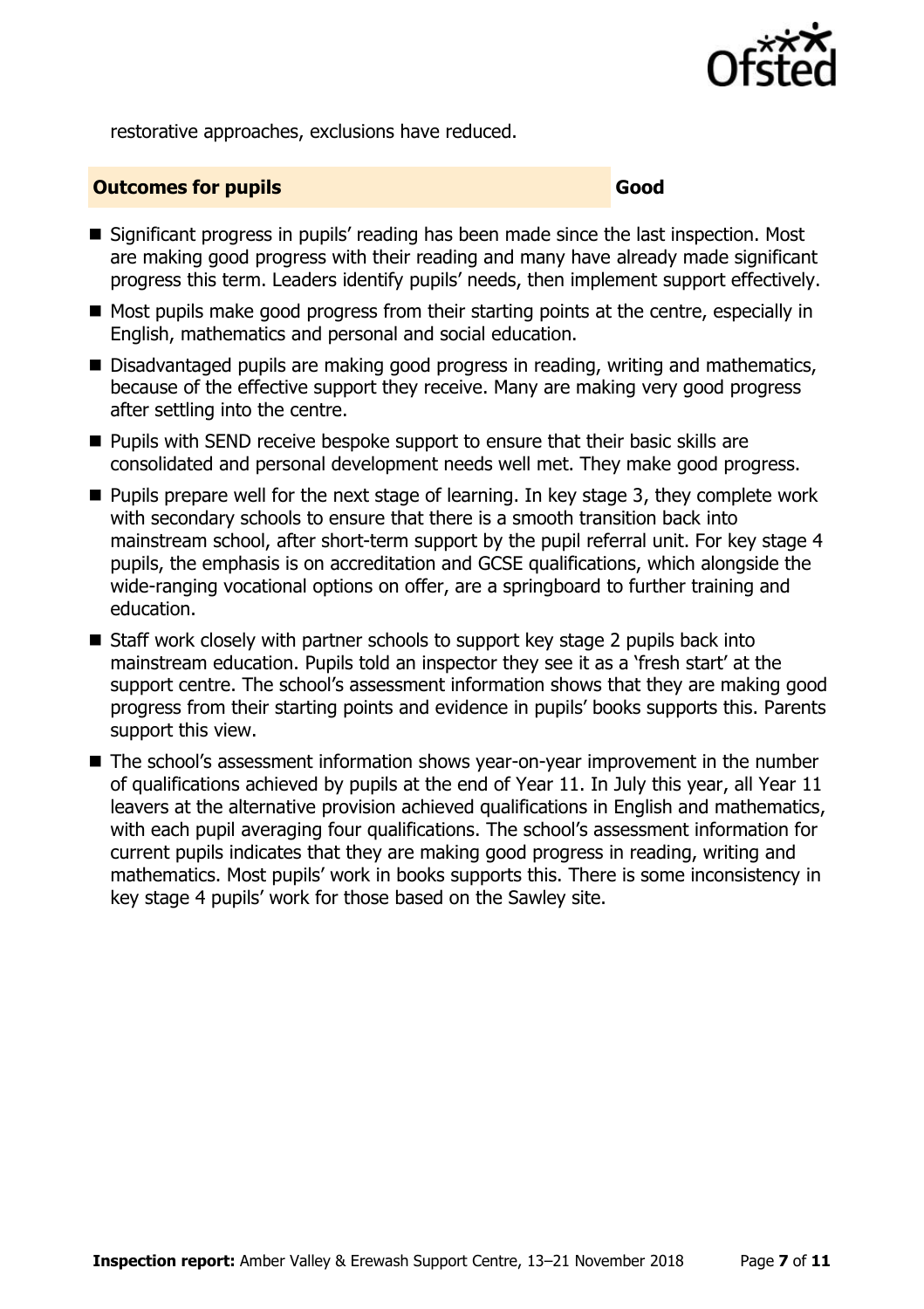

# **School details**

| Unique reference number | 131632     |
|-------------------------|------------|
| Local authority         | Derbyshire |
| Inspection number       | 10053222   |

This inspection of the school was carried out under section 5 of the Education Act 2005.

| Type of school                      | Pupil referral unit                |
|-------------------------------------|------------------------------------|
| School category                     | Maintained                         |
| Age range of pupils                 | 5 to 16                            |
| Gender of pupils                    | Mixed                              |
| Number of pupils on the school roll | 123                                |
| Appropriate authority               | Management committee               |
| Chair                               | Sarah Gillrayne                    |
| <b>Headteacher</b>                  | Tom England                        |
| Telephone number                    | 01158967545                        |
| <b>Website</b>                      | www.derbyshiresupportcentres.co.uk |
| Email address                       | tengland@avesc.derbyshire.sch.uk   |
| Date of previous inspection         | 6 March 2018                       |

#### **Information about this school**

- The Amber Valley & Erewash Support Centre consists of three sites at Bennerley, Kirk Hallam and Sawley, and the alternative provision team.
- The head of provision retired in August 2018 and the headteacher has taken over the responsibilities. A new head of centre was appointed at Bennerley and took up post in September 2018. The chair of the management committee has stepped down and a new chair, who is an experienced headteacher, has taken over the interim role.
- Leaders and managers have made the decision for the school to become an academy and it is due to join the Esteem Multi Academy Trust on 1 December 2018.
- $\blacksquare$  The provision caters for pupils in key stages 2, 3 and 4 who are at risk of permanent exclusion or who have been permanently excluded.
- The centre currently caters for around 123 pupils. Pupils attend for an average of two terms.
- Almost all pupils are from a White British background. The majority are boys, although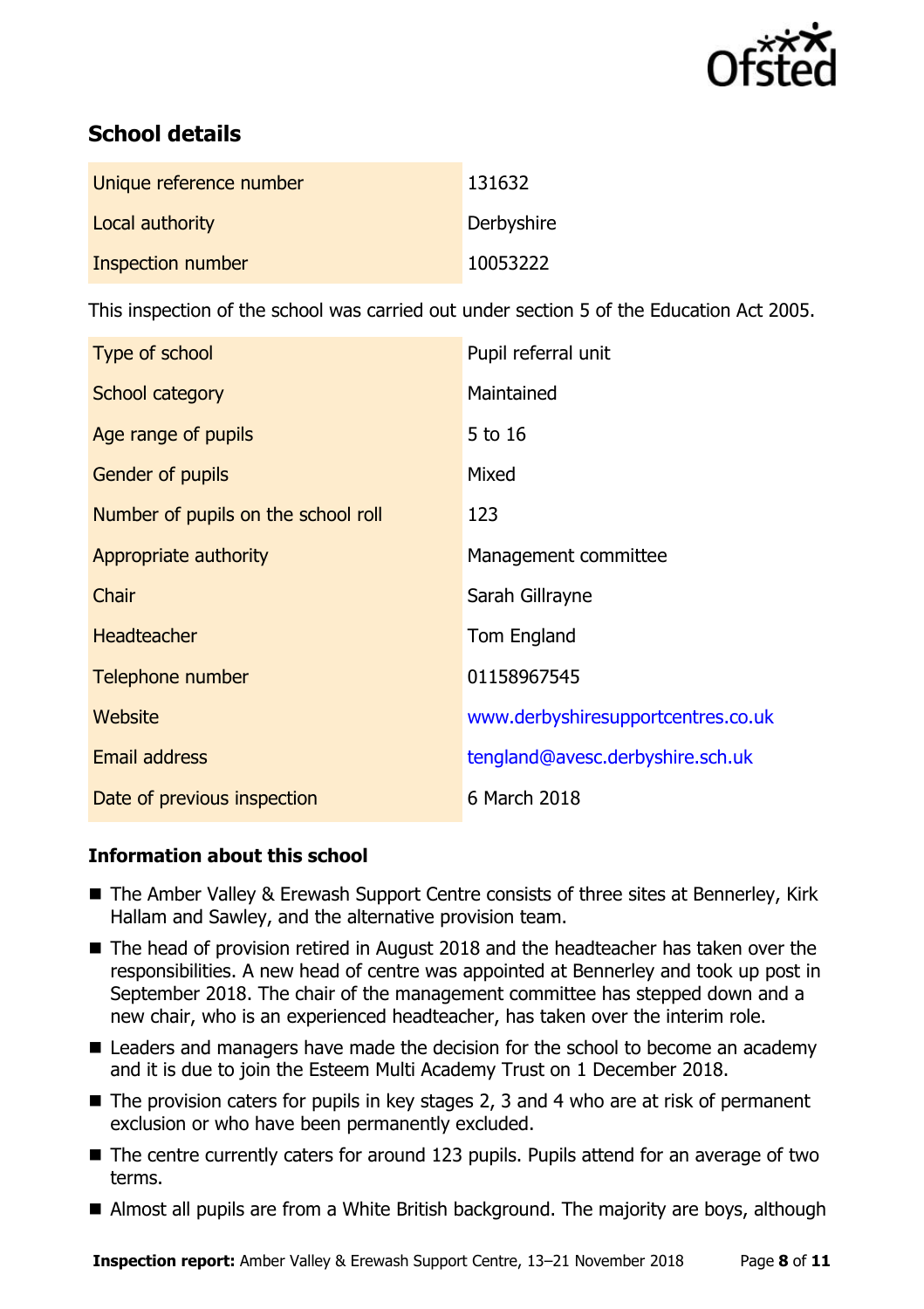

the number of girls on roll is rising.

- The proportion of disadvantaged pupils is well above average.
- The centre currently uses 28 alternative providers over 44 sites, covering a wide range of vocational and academic courses.
- The support centre is a member of the Federation of Derbyshire Special Schools and the Matrix Teaching School Alliance.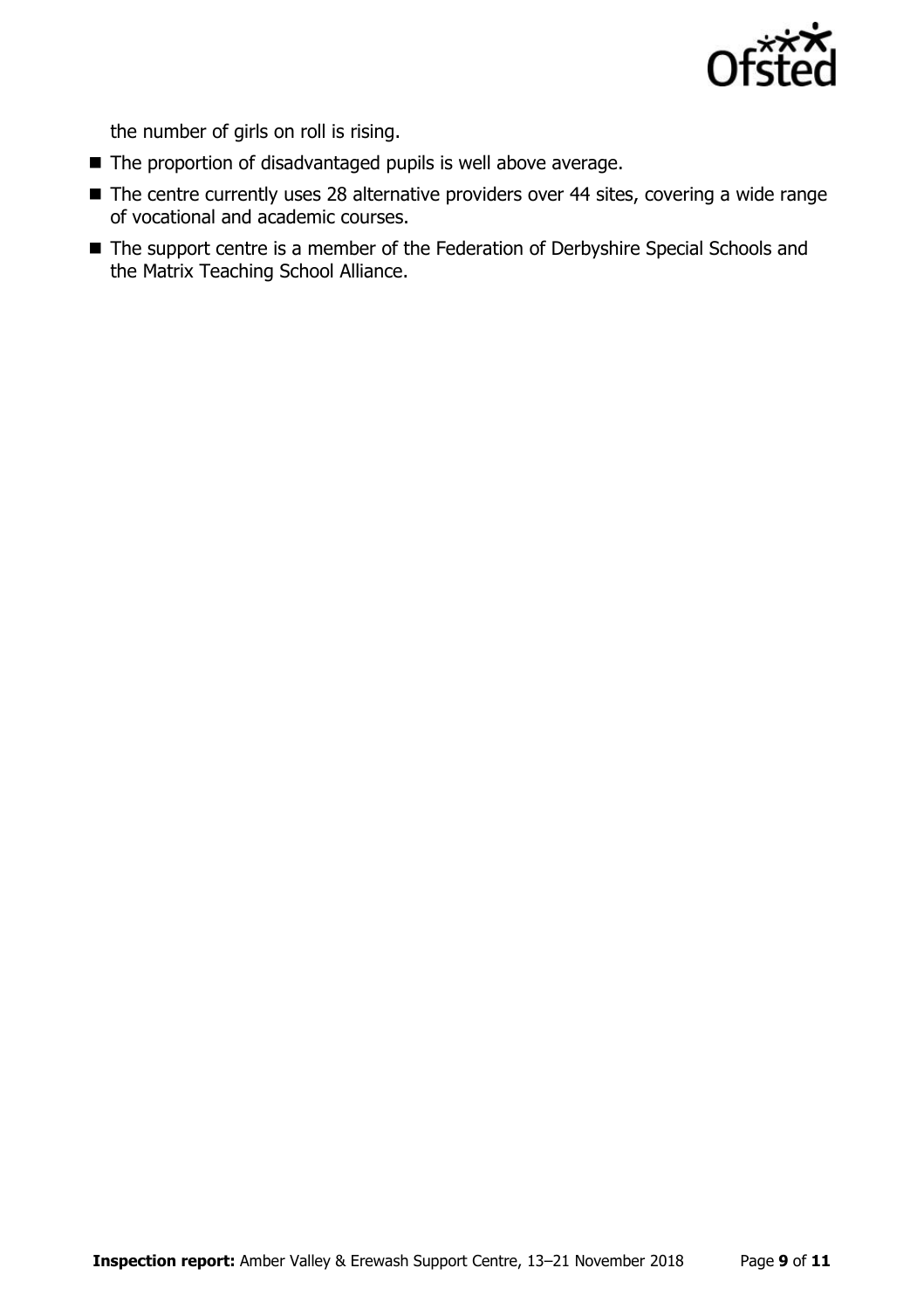

# **Information about this inspection**

- The inspectors observed teaching and learning jointly with leaders, across all three sites and by the alternative provision team. They observed a wide range of lessons and learning activities.
- An inspector visited external provision at two REAL Education (Re-thinking Engagement and Approaches to Learning) sites and observed pupils working on music production, digital arts and motor-vehicle mechanic courses.
- Pupils' written work in books and folders and displays around the school was evaluated.
- Inspectors observed pupils' conduct while they were arriving at and leaving school, as well as during lessons, and break- and lunchtime.
- **Inspectors spoke with pupils both formally and informally, and spoke with some** parents on the phone.
- Inspectors met with the headteacher, heads of sites and representatives from the staff team.
- An inspector held a telephone conversation with the senior school improvement adviser from the local authority, the chair of the management committee and a member of the management committee.
- A wide range of documentation was scrutinised, including the school's self-evaluation report, the school improvement plan and pupil premium documentation. Inspectors also reviewed the most recent headteacher's report to the management committee, records of the monitoring of teaching, and information relating to attendance, exclusions and achievement. Safeguarding documentation and records relating to behaviour were also examined.

#### **Inspection team**

Lynda Morgan, lead inspector **Canadia** Ofsted Inspector

Karen Hayes **National Accord Contract Contract Contract Contract Contract Contract Contract Contract Contract Contract Contract Contract Contract Contract Contract Contract Contract Contract Contract Contract Contract Cont**